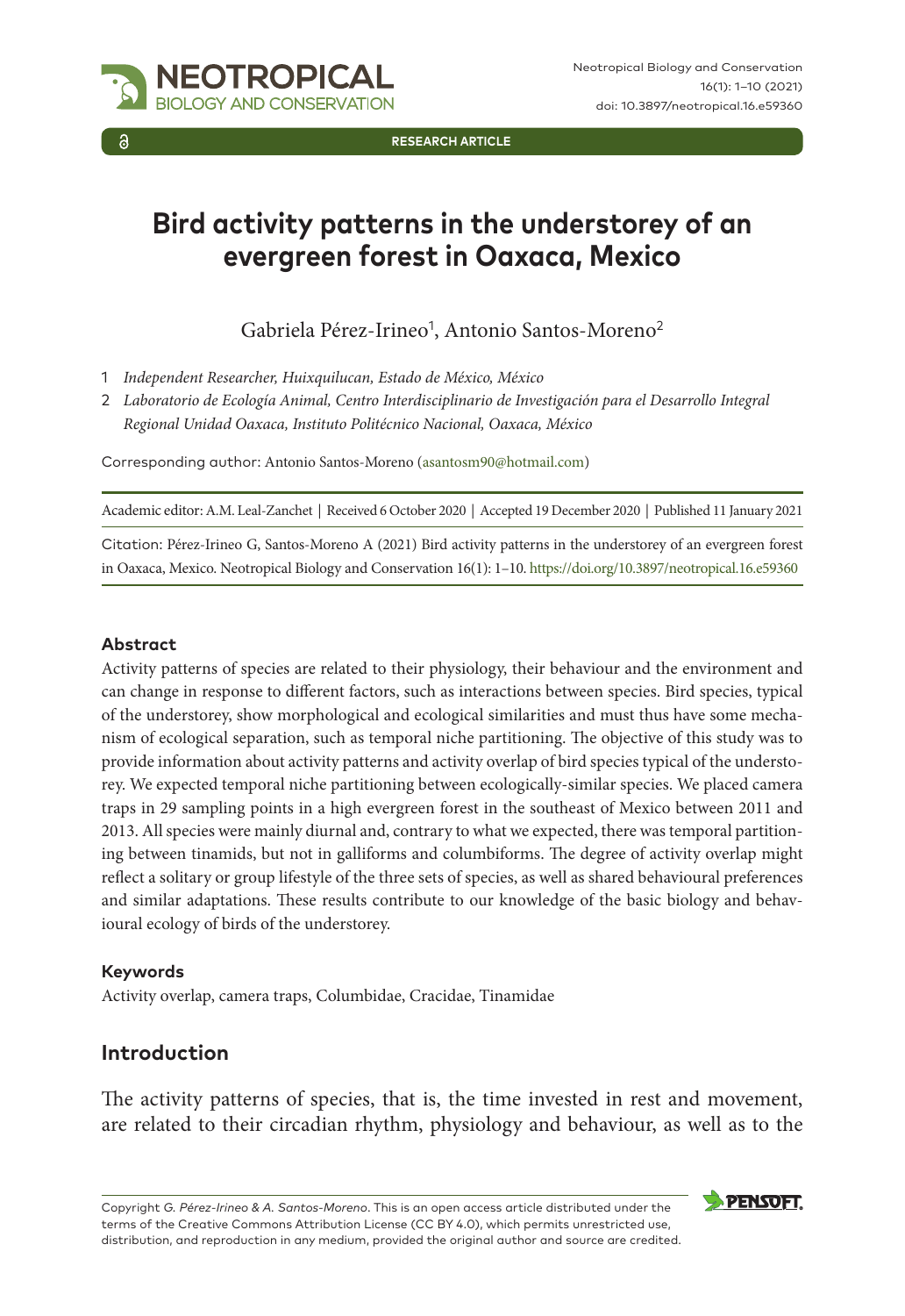environment where they develop (Ashby 1972; Kronfeld-Schor and Dayan 2003). Each species depends on these factors to adapt to the amount of light and darkness, to generate adaptive responses to environmental and their own changes and to inter- and intra-specific interactions (Bennie et al. 2014). Two species that use similar resources may avoid times when their competitors are active and minimise direct confrontation when resources are limited (Schoener 1974). The effects may be more intense when the species have taxonomic or morphological proximity (Schoener 1974; Kronfeld-Schor and Dayan 2003).

Various groups of bird species perform most of their activities at the ground level of tropical forests of the Neotropics and some of these species are morphologically, taxonomically and ecologically similar. For example, species from the orders Galliformes, Tinamiformes and Columbiformes forage at ground level, feed on fruits, seeds, leaves, shoots and arthropods, whose proportions vary with species and item availability and show a high diet overlap (Muñoz and Kattan 2007; Baur 2008; López et al. 2014). They nest and rest both on the ground and in the tree stratum and show a high overlap in the use of both strata (Baur 2008; López et al. 2014). Therefore, possible competitive interactions may be stronger between these similar species (Brooks et al. 2004; Roncal et al. 2019).

One of the regions with the most biodiverse avifauna in Mexico is Los Chimalapas, in the northeast of the State of Oaxaca. Bird diversity studies have been carried out in this region, but there are only a few ecological studies on grounddwelling birds (Pérez-Irineo and Santos-Moreno 2017). This is a zone of difficult access with dense vegetation cover, which complicates the study of these species in such conditions. Furthermore, bird species typical of the understorey tend to be cryptic, shy and elusive (López et al. 2014; Negret et al. 2015). Camera trapping is a regular and widely-used method in bird studies and it is a useful alternative in topographically heterogeneous areas, such as Los Chimalapas.

The objective of this study was to provide information about the activity patterns and activity overlap between bird species present in the understorey of an evergreen forest. We expected temporal niche partitioning between morphologically, taxonomically and ecologically similar species as a mechanism to minimise the risk of competition. This information contributes to our understanding of how bird species respond to the presence of competitors in a dense tropical environment.

#### **Materials and methods**

#### **Study area**

The study area is in the north region of Los Chimalapas, in the Municipality of Santa María Chimalapa (17°9'N, 94°21'W), Oaxaca, Mexico. This region covers almost 6000 km2 , 64% is covered by high and medium evergreen forest and the vegetation layer comprises species of the genera *Bursera*, *Cordia*, *Dialium*, *Elaeagia*, *Guatteria* and *Ficus*, amongst others. Other important elements are palm trees of the genera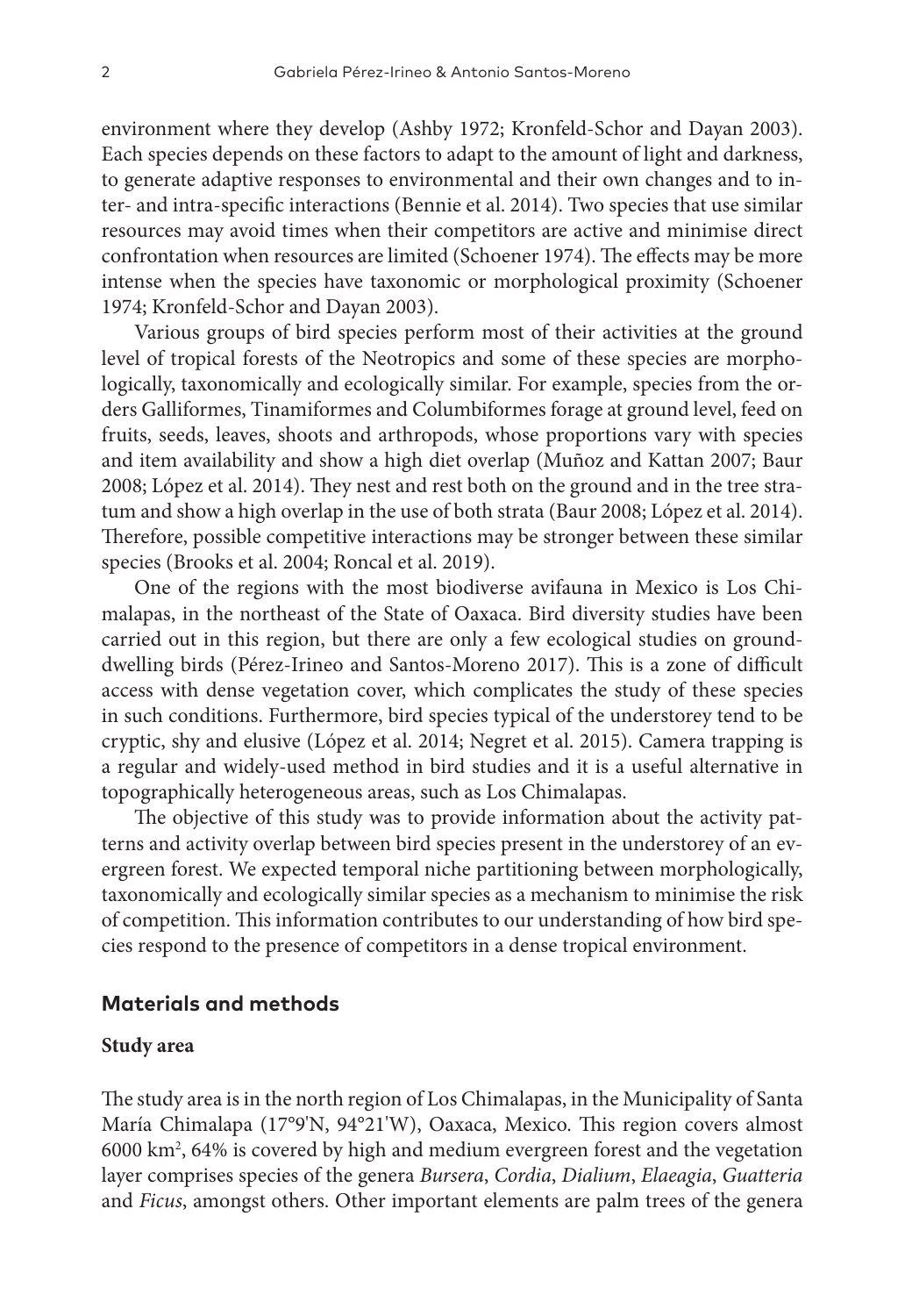*Astrocarpyum*, *Desmoncus* and *Chamaedorea* and bejucos of the genera *Discorea*, as well as a wide diversity of epiphytes and ferns (Salas Morales et al. 2001). The climate is hot-humid, with a mean annual temperature fluctuating between 22 and 26 °C. The precipitation ranges from 2000 to 2500 mm (Trejo 2004) and the rainy season is from mid-May to December. The topography ranged from 100 to 2550 metres above sea level (Salas Morales et al. 2001). In the area, there were no roads in the study areas, except trails on livestock areas. The human presence was scarce (140 inhabitants) and poaching was only for local consumption. For this study, we considered twilight as the period from the beginning of dawn to the output of the sun and since the sunset until nightfall, characterised by diffuse light.

## **Field sampling**

Sampling was carried out from March 2011 to June 2013 in 29 camera trapping stations with Wildgame (Digital Game Scouting Camera IR4 with 4MP), HCO Outdoor Products ScoutGuard SG550/SG550V Infrared Digital Scouting Camera and Bushnell Trophy Cam. We placed the camera traps on trails created by animals, edges of hills, rivers and next to grazing areas. All trapping stations were within the evergreen forest, without attractants and at a height of 30 cm above the ground. The distance between traps varied between 0.5 and 1.5 km, covering an area of 22  $\text{km}^2$ . Each trap was programmed to remain active during 24 h and the time delay between photographs was set to a minimum of 0.3 and 1min.

Although the effect of camera trap location on the activity patterns of birds has not been evaluated, previous studies have shown that the record rate does not differ between camera traps on and off trails (Blake and Mosquera 2014). In addition, our sampling effort was adequate in order to minimise a possible bias in the number of records according to a previous study (Cusack et al. 2015). Therefore, we considered that the placement strategy in our study did not affect our results and our results reflect the activity patterns of bird species at the ground level.

Photographed species were identified using bird identification guides (Peterson and Chalif 1973; Howell and Webb 1995; Edwards 1998), the Checklist of North and Middle American Birds of the American Ornithological Society and the risk categories of the Official Mexican Norm NOM-2010-SEMARNAT (SEMARNAT 2010) and the International Union for Conservation of Nature (IUCN 2020). Photographic records were deposited in the Mammal Reference Collection of the Laboratory of Animal Ecology of the Interdisciplinary Center of Research for Integral Regional Development, Oaxaca Unit, Instituto Politécnico Nacional de México (ECOAN-MAM).

## **Activity pattern**

In order to describe the patterns of activity, we divided the periods of 24 h into 1 h segments and classified each independent record within these intervals. An inde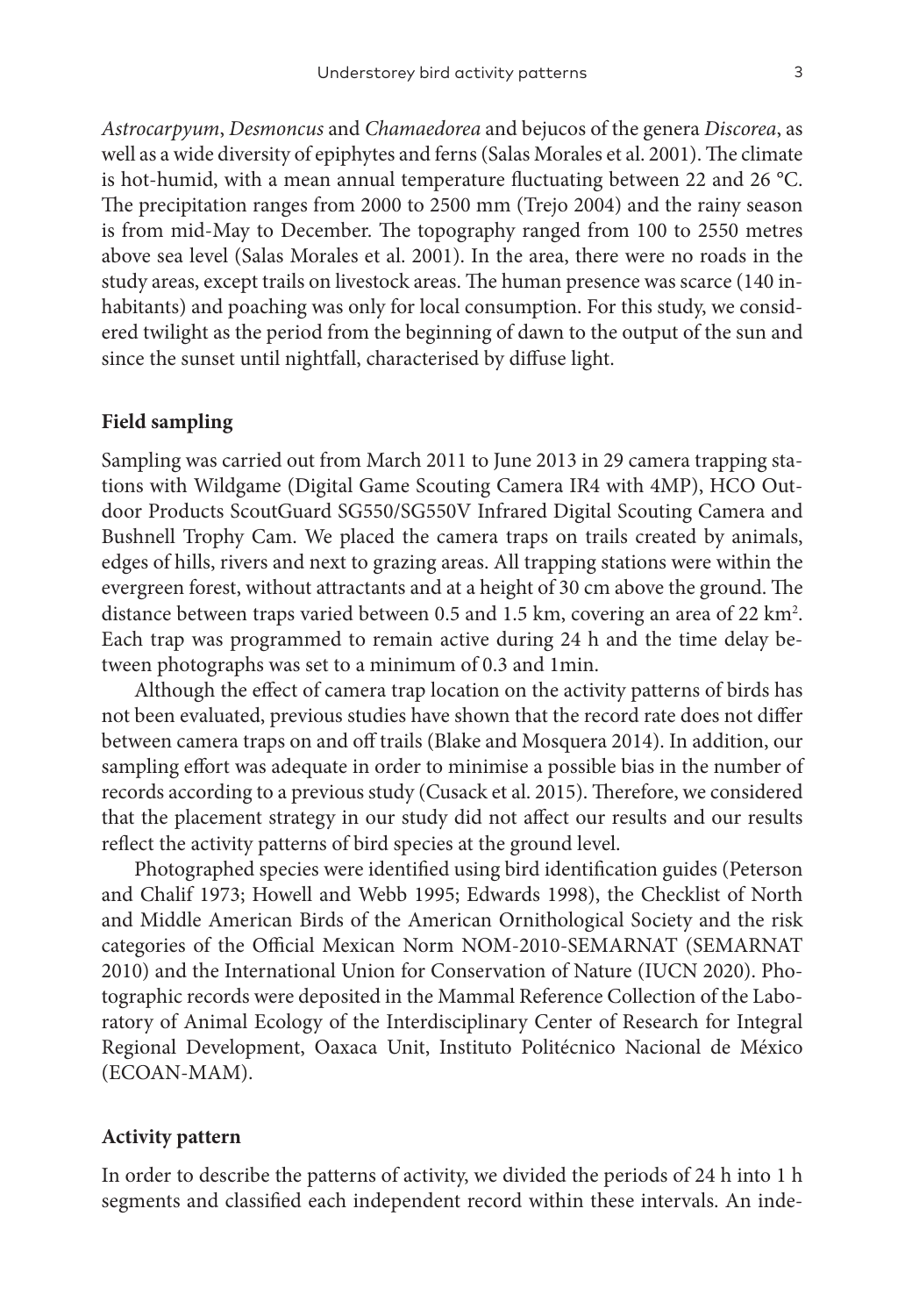pendent record was defined as all photographs belonging to the same species taken in each sampling station in a period of 1 h (Santos-Moreno et al. 2019). In the case of photos with more than one individual, we did not consider everyone as an independent record, rather, the group was considered as an independent record. We only evaluated those with 11 records or more in all analyses.

We defined three categories of activity: diurnal (07:00–19:00 h), twilight (i.e. approximately one hour before and one after sunset: 05:00–07:00 h and 19:00–21:00 h) and nocturnal (21:00–05:00 h). Each species was classified in one of these categories if at least 50% of the records corresponded to that time. If the percentage were less than 50%, then we considered it as cathemeral. Given that rainy and dry seasons can affect the activity pattern of the species, we tested significant differences between dry and rainy seasons in the species analysed through the non-parametric Mardia-Watson-Wheeler (W) test in the package Circular (Agostinelli and Lund 2017).

We compared activity overlap between pairs of species with ecological, morphological and taxonomic similarity (i.e. taxonomic group, body size, main diet; see Table 1). The independent detection records for each target species were used to estimate the proportion of activity located within that period using kernel density and to estimate the overlap coefficient (Ridout and Linkie 2009). The overlap coefficient, Δ1, ranges from 0 (no overlap) to 1 (complete overlap) and we considered the degree of overlap as three categories: low ( $\Delta$ <sub>1</sub> ≤ 50%), moderate (50 <  $\Delta$ <sub>1</sub> > 75%) and high ( $\Delta$ <sub>1</sub>  $\geq$  75%), following Monterroso et al. (2014). We used 10 000 replicates

**Table 1.** Some characteristics of the ten recorded bird species with more than 11 records, as well as their conservation category according to the Official Mexican Norm (NOM-059) and the International Union for Conservation of Nature (IUCN), in the understorey of a high evergreen forest in Los Chimalapas, Oaxaca, Mexico. LC = Least Concern; NT = Near Threatened; SP = Special Protection;  $T =$ Threatened;  $V =$ Vulnerable.

| Order                    | Common name             | <b>Size</b> | Main diet                                         | NOM-059 IUCN |     |
|--------------------------|-------------------------|-------------|---------------------------------------------------|--------------|-----|
| Family                   |                         | (cm)        |                                                   |              |     |
| <b>Species</b>           |                         |             |                                                   |              |     |
| Tinamiformes             |                         |             |                                                   |              |     |
| Tinamidae                |                         |             |                                                   |              |     |
| Crypturellus boucardi    | Slaty-breasted Tinamou  | $25 - 28$   | Fruits, leaves, berries, seeds, insects           | T            | LC  |
| Crypturellus cinnamomeus | Eastern Thicket Tinamou | $25 - 30$   | Fruits, leaves, berries, seeds, insects           | SP           | LC  |
| Tinamus major            | Great Tinamou           | $40 - 46$   | Fruits, leaves, berries, seeds, insects           | T            | NT  |
| Galliformes              |                         |             |                                                   |              |     |
| Cracidae                 |                         |             |                                                   |              |     |
| Crax rubra               | <b>Great Curassow</b>   | 76–96       | Seeds, fruits, flowers, leaves, barriers, insects | T            | V   |
| Penelope purpurascens    | Crested Guan            | 76–96       | Seeds, fruits, flowers, leaves, barriers, insects | T            | LC. |
| Odontophoridae           |                         |             |                                                   |              |     |
| Odontophorus guttatus    | Spotted Wood-quail      | $23 - 26$   | Seeds, fruits, flowers, leaves, barriers, insects | <b>SP</b>    | LC  |
| Columbiformes            |                         |             |                                                   |              |     |
| Columbidae               |                         |             |                                                   |              |     |
| Geotrygon montana        | Ruddy Quail-dove        | $21 - 25$   | Seeds, fruits, insects                            |              | LC  |
| Leptotila plumbeiceps    | Grey-headed Dove        | $25 - 28$   | Seeds, fruits, insects                            |              | LC  |
| Zentrygon albifacies     | White-faced Quail-dove  | $26 - 31$   | Seeds, fruits, insects                            | T            | LC  |
| Passeriformes            |                         |             |                                                   |              |     |
| Formicariidae            |                         |             |                                                   |              |     |
| Formicarius moniliger    | Mayan Antthrush         | $16 - 18$   | Insects and other small invertebrates.            |              | LC  |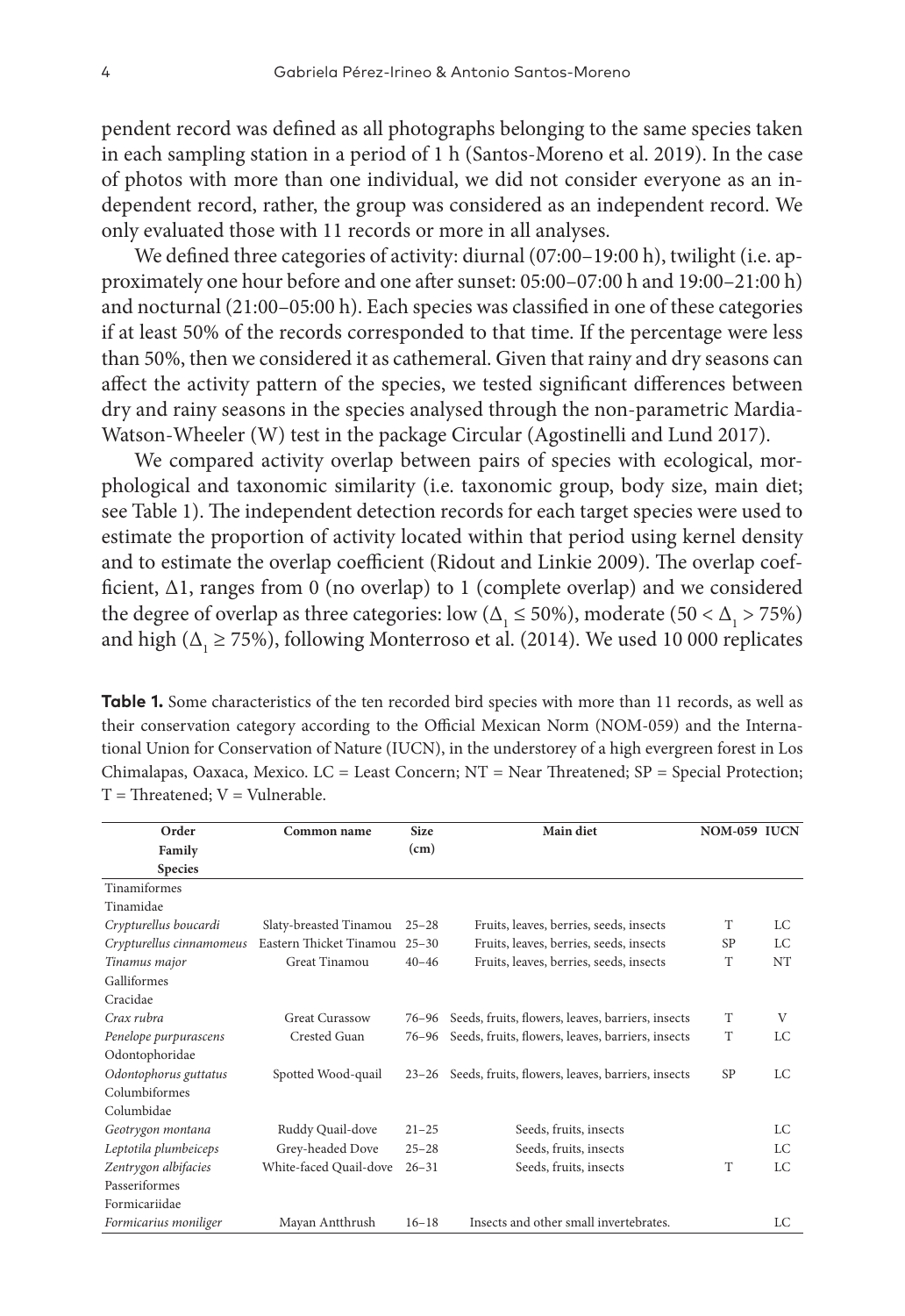in the method of bootstrap to calculate the 95% confidence interval for  $\Delta_1$ . We performed the analyses with the package Overlap (Meredith and Ridout 2018) in R version 3.5.0 (R Core Team 2017).

#### **Results**

A total sampling effort of 8,529 days∙trap resulted in 5,269 photographs, 862 of which were classified as independent records of birds from 10 orders, 15 families, 22 genera and 27 species. Of the total number of records, 93.55% were obtained during the day, 6.3% during twilight (including sunrise and sunset) and 0.15% during the night (Fig. 1).

Of the total number of species, we recorded 10 species with 11 or more records. All these species were diurnal, with two activity peaks, one in the morning (06:00 – 10:00 h) and one in the afternoon (15:00 – 18:00 h; Fig. 1). *Crypturellus boucardi* (Slaty-breasted Tinamou), *Tinamus major* (Great Tinamou; Fig. 2a), *Crax rubra* (Great Curassow; Fig. 2b), *Geotrygon montana* (Ruddy Quail-dove; Fig. 2c) and *Formicarius moniliger* (Mayan Antthrush) were also active at dawn and dusk (Fig. 1).

Only two species had enough records in both seasons which allowed a comparison, *C. rubra* and *T. major*. The differences in activity between seasons were not significant (W dry-rainy 2012 = 3.64, P = 0.16 for *C. rubra*; W dry-rainy 2011 = 5.40, P = 0.06 and W dry-rainy 2012 = 0.81, P = 0.66 for *T. major*), except in 2011 for *C. rubra* (W dry-rainy 2011 = 9.81,  $P = 0.007$ ). Considering this, we carried out the following analyses without considering seasonality.



**Figure 1.** Distribution of the number of records of birds obtained by camera trapping in a 24 h cycle in the understorey of an evergreen forest in Los Chimalapas, Oaxaca, Mexico.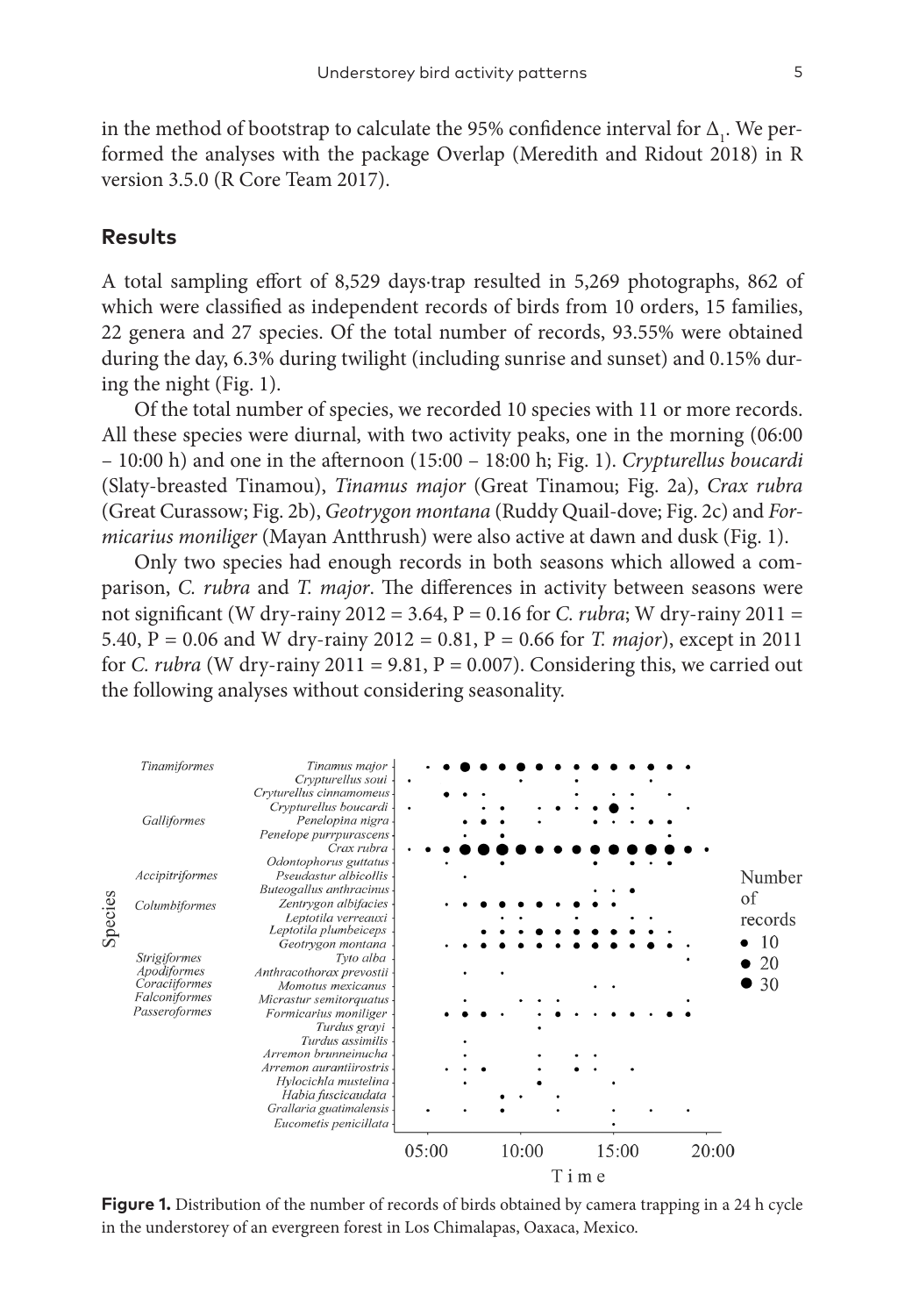

**Figure 2.** Activity patterns of some Tinamiformes (**a**), Galliformes (**b**) and Columbiformes (**c**) with similar size and ecological characteristics, as well as between pair species of larger body size (**d**) in the understorey of an evergreen forest in Los Chimalapas, Oaxaca, Mexico.

**Table 2.** Overlap coefficient  $(\Delta_1)$  of activity patterns between pairs of bird species with similar ecological characteristics recorded in the understorey of a high evergreen forest in Los Chimalapas, Oaxaca, Mexico.

| Order         | Species pair                 | $\Delta$ , (95% confidence interval) |
|---------------|------------------------------|--------------------------------------|
| Tinamiformes  | T. major-C. boucardi         | $0.69(0.50-0.84)$                    |
|               | T. major-C. cinnamomeus      | $0.63(0.46 - 0.88)$                  |
|               | C. boucardi-C. cinnamomeus   | $0.48(0.23 - 0.74)$                  |
| Galliformes   | C. rubra-P. purpurascens     | $0.79(0.68 - 0.96)$                  |
|               | C. rubra-O. guttatus         | $0.71(0.58-0.94)$                    |
|               | C. rubra-T. major            | $0.82(0.73 - 0.88)$                  |
|               | P. purpurascens -O. guttatus | $0.66(0.55-0.97)$                    |
| Columbiformes | G. montana-L. plumbeiceps    | $0.81(0.67-0.91)$                    |
|               | G. montana-Z. albifacies     | $0.69(0.54 - 0.81)$                  |
|               | L. plumbeiceps-Z. albifacies | $0.71(0.56 - 0.86)$                  |

Of the ten species with 11 or more records, we made comparisons for nine of them. We excluded *F. moniliger* because this species shows taxonomic and ecological differences with respect to the other species: it was the only representative of the order Passeriformes and is primarily insectivorous (Table 1).

For Galliformes and Columbiformes, there was no temporal niche partitioning between species: the pairs *C. rubra* and *P. purpurascens*, *L. plumbeiceps* and *G. montana* and *C. rubra* and *T. major* showed a high degree of overlap ( $\Delta$ <sub>1</sub> = 0.79, 0.81 and 0.82, respectively; Table 2). For Tinamiformes, the pair *C. boucardi* and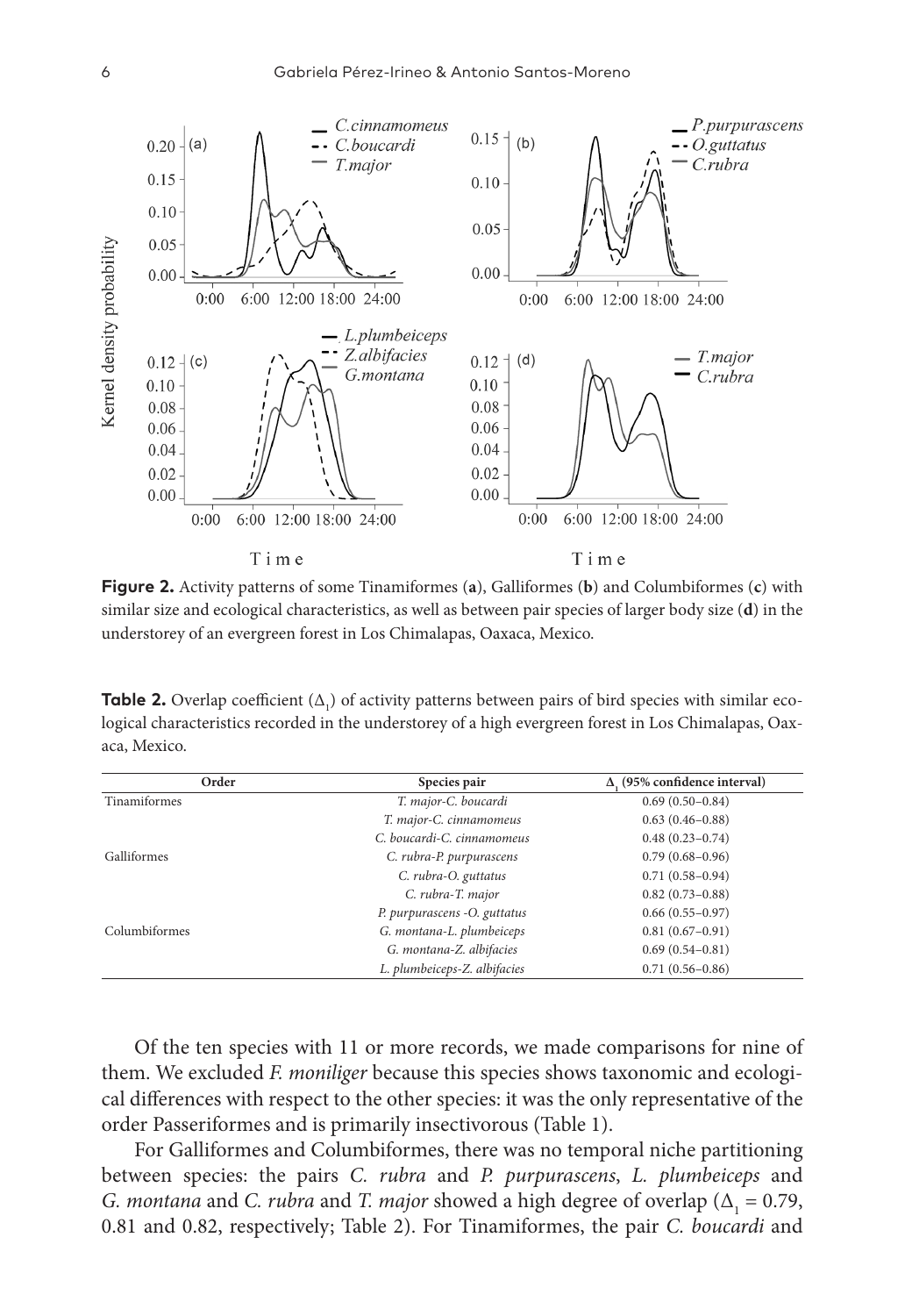*C. cinnamomeus* showed the lowest degree of overlap ( $\Delta$ <sub>1</sub> = 0.48) and the rest of the pairs showed a moderate degree of overlap (Table 2).

## **Discussion**

In general, the activity patterns of birds in Los Chimalapas are consistent with behavioural studies on cracids (Fernández-Duque et al. 2013), tinamids (Brooks et al. 2004; Kuhnen et al. 2013) and doves in other areas, where there is higher activity during the morning (06:00–08:00 h) and the afternoon (17:00–18:00 h; Dias et al. 2016; Roncal et al. 2019). This bimodal activity of birds might be due to a shared behaviour to avoid high temperatures at noon, which is similar to what has been observed in previous studies (Srbek-Araujo et al. 2012; Fernández-Duque et al. 2013; Dias et al. 2016) and because they continually descend to the ground in search for food during the first hours of the day and the afternoon, even those who nest in layers above the ground level (Skutch 1963a, b; López et al. 2014).

Our results indicate possible temporal niche partitioning between species of Tinamiformes, since the level of activity overlap was intermediate (e.g. *T. major* and *C. cinnamomeus* with  $\Delta_1 = 0.63$ ) or low (e.g. *C. boucardi* and *C. cinnamomeus*  $\Delta_1$  = 0.48). However, our results should be taken with caution due to the small amount of data for *C. cinnamomeus* (11 records) and the scale used in the analyses.

There are variations in temporal niche partitioning in some Tinamiformes. In some cases, the activity overlap is high (> 0.80), between the tinamous *Tinamus guttatus* (White-throated Tinamou) and *Crypturellus cinereus* (Cinereous Tinamou) (Roncal et al. 2019), as well as amongst *T. major*, *Crypturellus variegates* (Variagated Tinamou) and *Tinamu tao* (Gray Tinamou; Brooks et al. 2004); in others, it is intermediate ( $\Delta$ <sub>1</sub> = 0.69), between the tinamous *Crypturellus undulatus* (Undulated Tinamou) and *C. cinereous* (Roncal et al. 2019); and in others, it is low (Brooks et al. 2004). On the other hand, Galliformes and Columbiformes showed no temporal niche partitioning, contrary to what we expected and had a high level of overlap  $(\Delta_1 \ge 75\%)$ . Previous studies have also shown high activity overlap between pairs of bird species that are ecologically similar, including the pair of galliforms *Psophia leucoptera* (Pale-winged Trumpeter) and *Mitu tuberosum* (Razor-billed Curassow; Roncal et al. 2019).

We consider the similarities between species as the most parsimonious factor for explaining our results. Galliformes and Tinamiformes, such as *P. purpurascens*, *T. major*, *Meleagris ocellata* (Ocellated Turkey) and *Ortalis vetula* (Plain Chachalaca), exhibit high diet overlap and shared behavioural preferences for resting and foraging times as a result of having similar adaptations (Baur 2008; López et al. 2014). These ecological similarities can generate high activity overlap between species.

Galliformes and Columbiformes are more sociable and form family groups (López et al. 2014; Pérez-Irineo and Santos-Moreno 2017), as observed in Los Chimalapas. Therefore, they may have fewer negative interactions with members of other similar species. In contrast, Tinamiformes are more solitary species, except in the reproductive season (Kuhnen et al. 2013; Brooks 2015); for example, *C. soui* has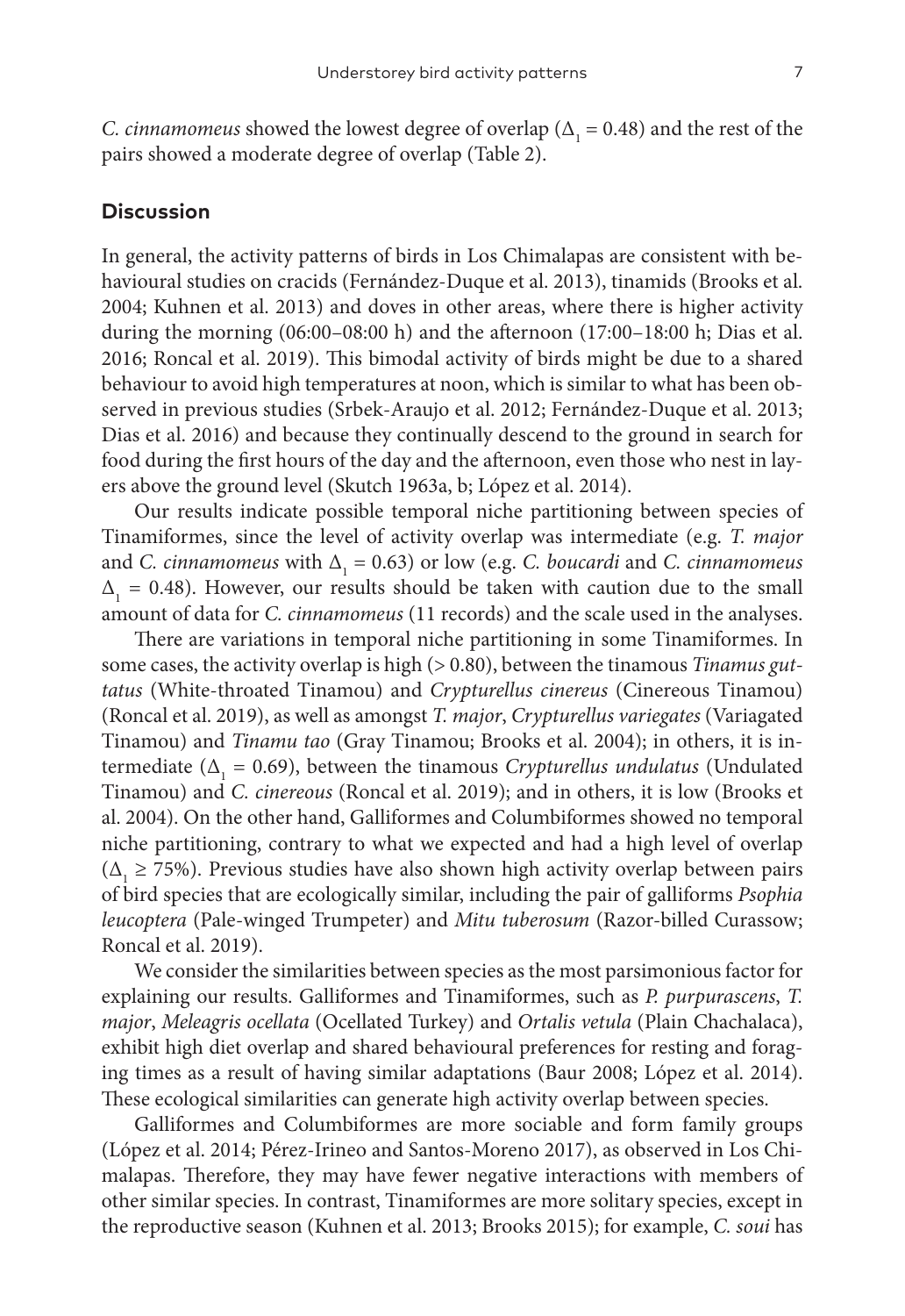been observed to actively defend its territory (Brooks et al. 2004; Brooks 2015). Although many behavioural aspects of tinamiform species are unknown, these types of behaviour may occur in the species recorded in Los Chimalapas, favouring temporal niche partitioning (Brooks 2015).

Future studies will help to better understand if our results reflect niche separation between species of Tinamiformes or if there are factors other than competitive interactions. More studies on the activity patterns of bird species with ecological similarities will also help to determine whether what we observed in the present study is a generalised pattern.

### **Acknowledgements**

The Instituto Politécnico Nacional de México provided funding for the implementation of this project (grant SIP-20180613). We thank the representatives of the communities of Los Chimalapas for allowing the use of their facilities, as well as all the volunteers who helped with the fieldwork. R. Pablo contributed with the identification of the species. IDEAWILD donated some of the camera traps used in this study. We thank two anonymous reviewers for their time and effort in improving the manuscript.

## **References**

- Agostinelli C, Lund U (2017) R package "circular": Circular Statistics (version 0.4-93). [https://](https://CRAN.R-project.org/package=circular) [CRAN.R-project.org/package=circular](https://CRAN.R-project.org/package=circular)
- Ashby KR (1972) Patterns of daily activity in mammals. Mammal Review 1(7–8): 171–185. <https://doi.org/10.1111/j.1365-2907.1972.tb00088.x>
- Baur EH (2008) Structure of a lowland Neotropical galliform bird guild. Doctoral Dissertation. University of California.
- Bennie JJ, Duffy JP, Inger R, Gaston KJ (2014) Biogeography of time partitioning in mammals. Proceedings of the National Academy of Sciences of the United States of America 111(38): 13727–13732. <https://doi.org/10.1073/pnas.1216063110>
- Blake JG, Mosquera D (2014) Camera trapping on and off trails in lowland forest of eastern Ecuador: Does location matter? Mastozoología Neotropical 21: 17–26.
- Brooks DM (2015) Behavior, reproduction, and development in Little Tinamou (*Crypturellus soui*). The Wilson Journal of Ornithology 127(4): 761–765.<https://doi.org/10.1676/15-077>
- Brooks DM, Pando-Vasquez L, Ocmin-Petit A, Tejada-Renjifo J (2004) Resource separation in a Napo-Amazonian Tinamou community. Ornitologia Neotropical 15: 323–328.
- Cusack JJ, Dickman AJ, Rowcliffe JM, Carbone C, Macdonald DW, Coulson T (2015) Random versus game trail-based camera trap placement strategy for monitoring terrestrial mammal communities. PLoS ONE 10(5): e0126373. [https://doi.org/10.1371/journal.](https://doi.org/10.1371/journal.pone.0126373) [pone.0126373](https://doi.org/10.1371/journal.pone.0126373)
- Dias LCS, Bernardo CSS, Srbek-Araujo AC (2016) Daily and seasonal activity patterns of the solitary Tinamou (*Tinamus solitarius*) in the Atlantic forest of southeastern Brazil. The Wilson Journal of Ornithology 128(4): 885–894.<https://doi.org/10.1676/15-157.1>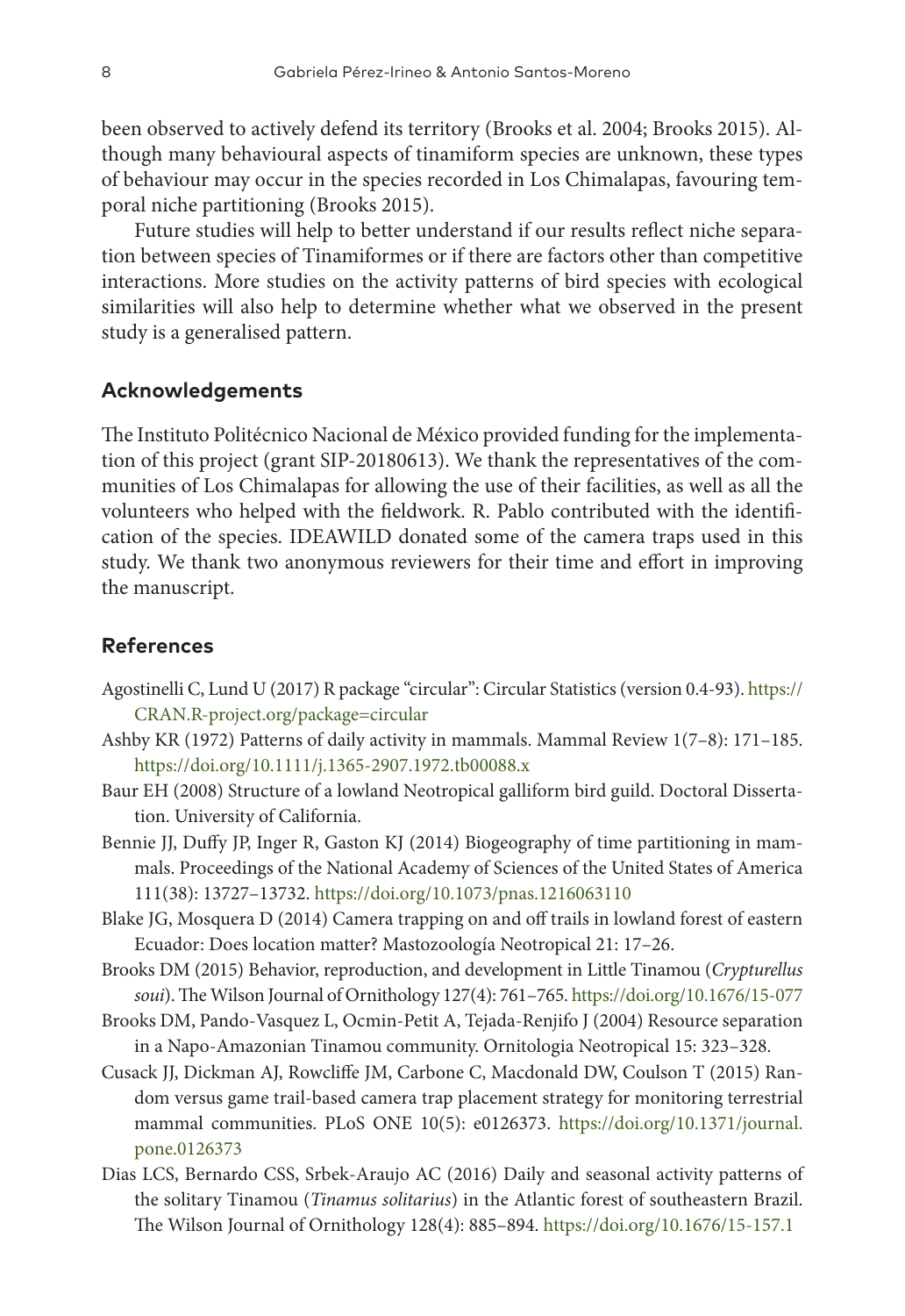- Edwards EP (1998) A field guide to the birds of México and adjacent areas: Belize, Guatemala, and El Salvador. University of Texas Press.
- Fernández-Duque F, Huck M, Dávalos V, Fernández-Duque YE (2013) Estudio preliminar sobre la ecología, el comportamiento y la demografía del miutú (*Crax fasciolata*) en la selva en galería del riacho Pilagá, Formosa, Argentina. El Hornero 65: 65–74. [Preliminary study on the ecology, behavior, and demography of the miutu (*Crax fasciolata*) in the rainforest in the gallery of the Pilagá river, Formosa, Argentina]
- Howell SNG, Webb S (1995) A guide to the birds of Mexico and northern Central America. Oxford University Press.
- IUCN (2020) IUCN Red List of Threatened Species version 2020.2. www.iucnredlist.org
- Kronfeld-Schor N, Dayan T (2003) Partitioning of time as an ecological resource. Annual Review of Ecology Evolution and Systematics 34(1): 153–181. [https://doi.org/10.1146/](https://doi.org/10.1146/annurev.ecolsys.34.011802.132435) [annurev.ecolsys.34.011802.132435](https://doi.org/10.1146/annurev.ecolsys.34.011802.132435)
- Kuhnen VV, De Lima REM, Santos JF, Machado Filho LCP (2013) Habitat use and circadian pattern of solitary tinamou *Tinamus solitarius* in a southern Brazilian Atlantic rainforest. Bird Conservation International 23(1): 78–82. [https://doi.org/10.1017/](https://doi.org/10.1017/S0959270912000147) [S0959270912000147](https://doi.org/10.1017/S0959270912000147)
- López RR, Silvy NJ, Peterson MJ, Baur EH, González García F, Brooks DM (2014) Chachalacas, hocofaisanes y pavas [Chachalacas, curassows and guans]. In: Valdez R, Ortega-S JA (Eds) Ecología y manejo de fauna silvestre en México [Ecology and wildlife management in Mexico]. Colegio de Posgraduados, 121–145.
- Meredith M, Ridout M (2018) Overview of the overlap package.<https://rdrr.io/cran/overlap/>
- Monterroso P, Alves PC, Ferreras P (2014) Plasticity in circadian activity patterns of mesocarnivores in Southwestern Europe: Implications for species coexistence. Behavioral Ecology and Sociobiology 68(9): 1403–1417.<https://doi.org/10.1007/s00265-014-1748-1>
- Muñoz MC, Kattan GH (2007) Diets of cracids: How much do we know? Ornitologia Neotropical 18: 21–36.
- Negret PJ, Garzón O, Stevenson PR, Laverde-R O (2015) New ecological information for the Black Tinamou (*Tinamus osgoodi hershkovitzi*). The Auk 132(3): 533–539. [https://doi.](https://doi.org/10.1642/AUK-14-116.1) [org/10.1642/AUK-14-116.1](https://doi.org/10.1642/AUK-14-116.1)
- Pérez-Irineo G, Santos-Moreno A (2017) Occupancy, relative abundance, and activity patterns of great curassow (*Crax rubra*) in Southeastern Mexico. Ornitologia Neotropical 28: 313–320.
- Peterson RT, Chalif EL (1973) A field guide to Mexican birds and adjacent Central America. Houghton Mifflin Company.
- R Core Team (2017) R: A language and environment for statistical computing. R Foundation for Statistical Computing, Vienna. <https://www.R-project.org/>
- Ridout M, Linkie M (2009) Estimating overlap of daily activity patterns from camera trap data. Journal of Agricultural Biological & Environmental Statistics 14(3): 322–337. <https://doi.org/10.1198/jabes.2009.08038>
- Roncal C, Middendorf E, Forsyth A, Cáceres A, Blake JG, Almeyda Zambrano AM, Broadbent EN (2019) Assemblage structure and dynamics of terrestrial birds in the southwest Amazon: A camera-trap case study. Journal of Field Ornithology 90(3): 203–214. <https://doi.org/10.1111/jofo.12299>